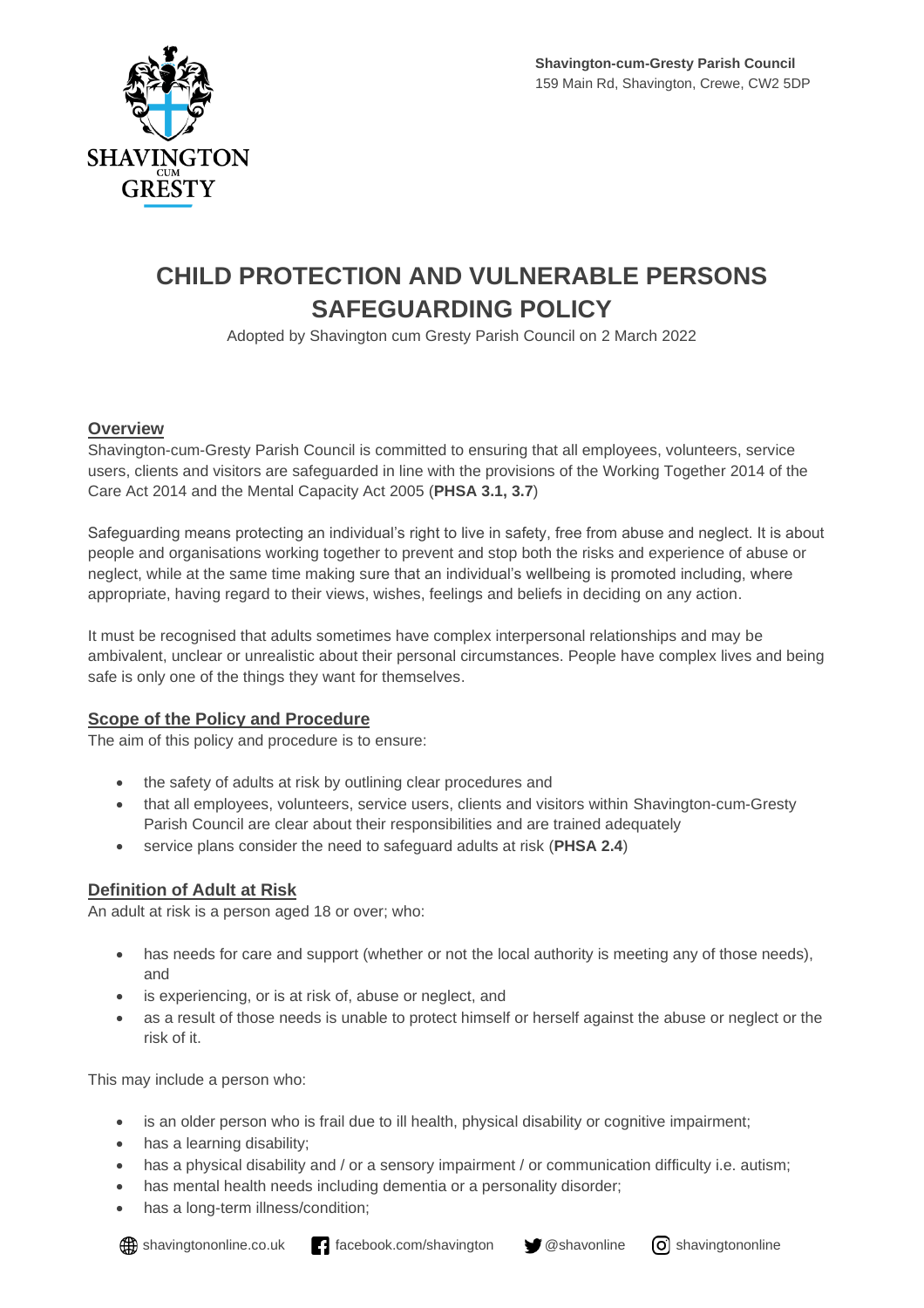

- misuses substances or alcohol;
- lacks capacity to make specific decisions to make particular decisions.

Within the services provided by Shavington-cum-Gresty Parish Council, adults at risk could be present in any group or session, at any time so this safeguarding policy statement is applicable throughout all of Shavington-cum-Gresty Parish Council activities and provision.

In the case of suspected abuse initially staff, trustees or volunteers should raise an alert and submit this to the named Safeguarding Lead who will contact the Cheshire East Adult Social Care see below, and other authorities as applicable. (**PHSA 4.3**)

## **What is abuse?**

Abuse of an adult can take many forms. Abuse is a violation of an individual's human and civil rights by any other person or persons. It can take a variety of forms and can be both overt and covert. The following list is not exhaustive, but is illustrative of the kinds of abuse that might be experienced:

- Physical (including Female Genital Mutilation and Honour Based Violence)
- Domestic Abuse
- Psychological
- Sexual abuse
- Financial or material abuse
- Modern Slavery and Human Trafficking
- Neglect and Acts of Omission
- Discrimination abuse
- Organisational abuse
- Self-Neglect
- Deprivation Of Liberty

## **Standards**

Shavington-cum-Gresty Parish Council staff and contractors *(PHSA 2.3)* are required to:

- Where appropriate and required by regulations have a Disclosure and Barring Service (DBS) check when they commence employment. Where this has not been undertaken staff will not be allowed to work with adults unless supervised by a member of staff who has had a clear DBS check. *(PHSA 7.2).*
- Demonstrate respect for all service users as individuals in all matters.
- Reflect on their own approach and style, recognising the inherent power their position bestows.
- Undertake relevant training in safeguarding, disclosure and diversity matters. Ask a senior member of staff if they have any uncertainties about how to deal with a specific service user. *(PHSA 7.1).*
- Ensure that all service users experience a suitable and supportive environment to encourage service user disclosure of any issues which might affect the way in which they should be treated.
- Ensure all service users are aware of our Equality and Diversity policy and that they know how to complain if they become victims of harassment bullying, unfair treatment or harassment.
- Ensure a diverse range of services and training that is sensitive to difference.
- Invite and encourage constructive feedback from service users about standards and styles of behaviour and promote an open and honest culture of respect for diversity.
- Deal with complaints of abuse, unfair treatment or harassment and bullying promptly, sensitively, confidentially and in accordance with procedures.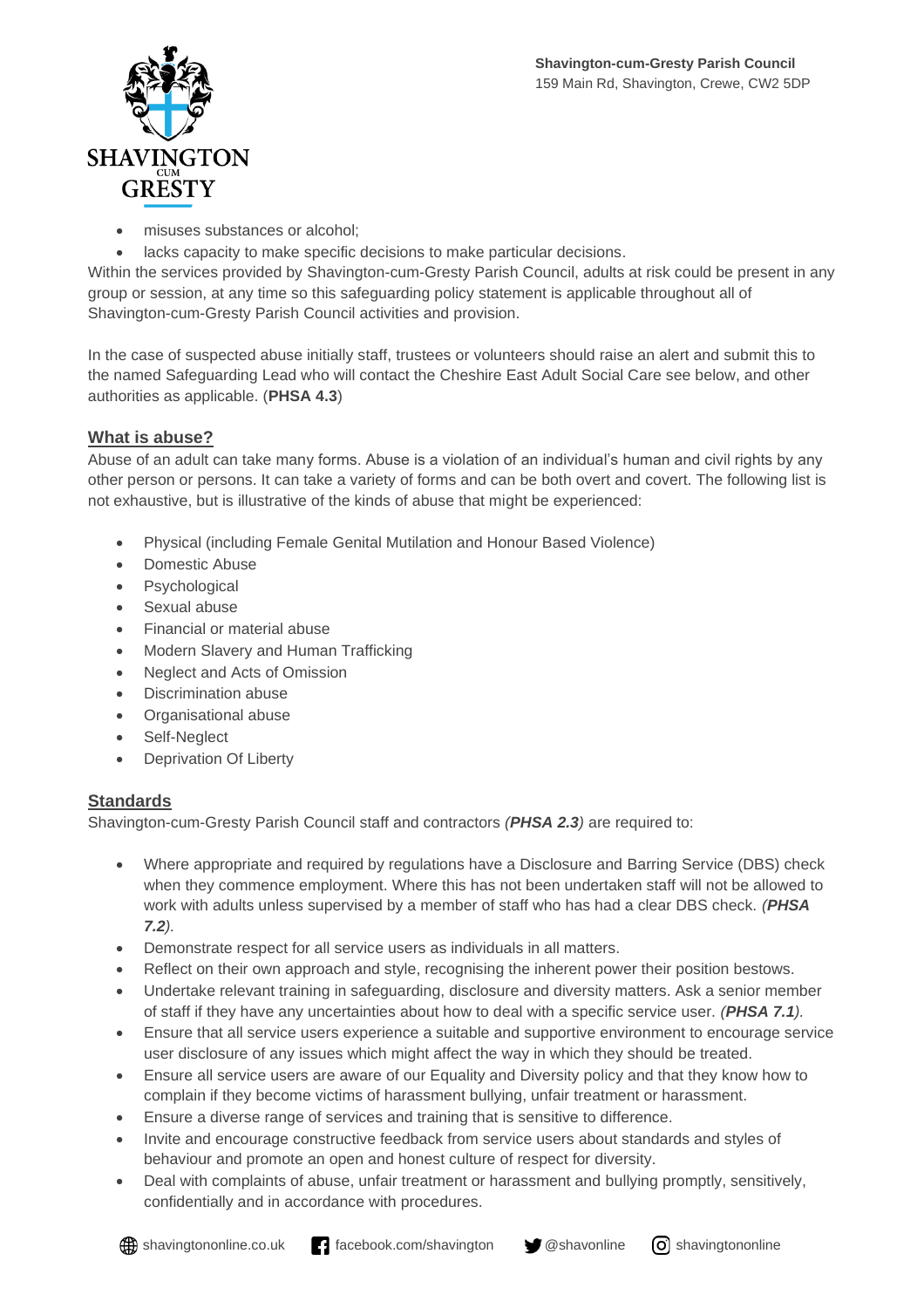

- Ensure that all persons working for or providing services to Shavington-cum-Gresty Parish Council are provided with a briefing on these safeguarding policies and procedures before any work is undertaken or any services delivered.
- Report any incidents immediately to any relevant partners or commissioners.

Service users, clients, volunteers and visitors are required to:

- Help prevent inappropriate behaviour by challenging and reporting behaviour that appears to be causing distress to others.
- Support an open, constructive environment within which diversity is valued positively.
- Dealing with claims of abuse perpetrated by internal members of staff

This Policy makes it clear how staff are expected to perform when dealing with all service users including adults at risk. It specifically ensures that claims made of abuse by internal staff will be investigated and dealt with.

#### **Safeguarding Lead**

The details of the named contact for Shavington-cum-Gresty Parish Council is the Parish Clerk.

The named person will have full awareness of the policy and procedures guidelines and have attended training on safeguarding endorsed by the local Safeguarding Board.

The named contact will be a single point of contact for the organisation in relation to:

- Child Sexual Exploitation
- Female Genital Mutilation
- Prevent
- Domestic Abuse
- Honour Based Violence
- Forced Marriage
- Mental Capacity Act
- Deprivation of Liberty Safeguards
- Trafficking / Modern Slavery

#### **Safeguarding Procedure**

#### **First Steps**

If you think abuse has or may have occurred act immediately. It is the responsibility of the person first becoming aware of a situation where there may be an adult subject to, or at risk of, abuse to make safe and deal with the immediate needs of the person. This may mean taking reasonable steps to ensure the adult is in no immediate danger and seeking medical treatment if required as a matter of urgency.

Do NOT discuss the allegation of abuse with the alleged perpetrator.

Do NOT disturb or destroy articles that could be used in evidence. Where an assault of some kind is suspected do not wash or bathe the person unless this is associated with first aid treatment necessary to prevent further harm.

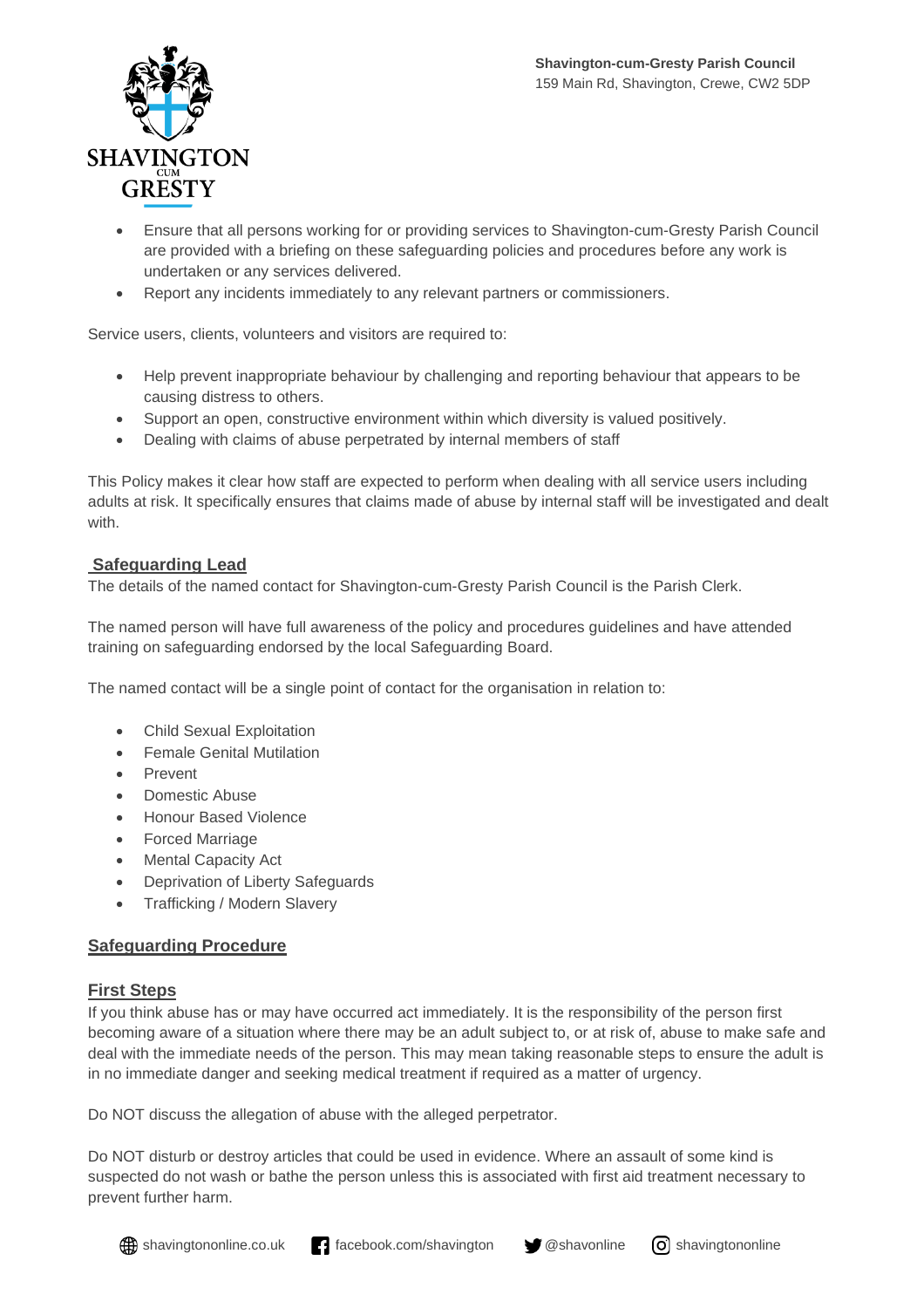

Do NOT discuss concerns or disclosures with other members of staff other than the safeguarding lead. *(PHSA 3.2)*

If the allegation is about a staff member or volunteer of any organisation, ensure that the allegation is properly managed.

Contact the police if it is thought a crime has just been committed. Telephone 101 or 999 if an emergency.

Record details of the allegation as soon as possible somewhere that can be kept secure. Include:

- The allegation or concerns, including the date and time of the incident,
- What the adult at risk said about the abuse and how it occurred or what has been reported to you.
- The appearance and behaviour of the victim.
- Any injuries observed.
- Whether any dependants are also at risk *(PHSA 4.4) (PHSA 1.3)*

#### If the allegation is against a member of staff a volunteer or a service user of Shavington-cum-Gresty Parish Council *(PHSA 3.6)*

Shavington-cum-Gresty Parish Council will ensure that any allegations made against members or a member of staff will be dealt with swiftly and in accordance with these procedures:

- The worker must ensure that that the vulnerable adult is safe and away from the person against whom the allegation is made.
- The named person for safeguarding should be informed immediately.
- In the case of an allegation involving the named person, alternative arrangements should be sought to ensure that the matter is dealt with by an independent person. (Note: this could be a committee member, director or anyone within the organisation that is in a senior position within the organisation and believed to be independent of the allegations being made).
- The named person should contact the local authority social services team for advice on how to proceed with the immediate situation. Outside of working hours the Emergency Duty Team can give advice and / or in the event of an emergency situation arising, the police.
- The individual who first received / witnessed the concern should make a full written record of what was seen, heard and/or told as soon as possible after observing the incident / receiving the report. It is important that the report is an accurate description. The named person (if appropriate) can support the worker during this process but must not complete the report for the worker. This report must be made available on request from either the police and / or social services.
- Regardless of whether a police and / or social services investigation follows, Shavington-cum-Gresty Parish Council will ensure that an internal investigation takes place and consideration is given to the operation of disciplinary procedures. This may involve an immediate suspension and/or ultimate dismissal dependant on the nature of the incident.
- Whistle blowing will not prejudice the position or prospects of Shavington-cum-Gresty Parish Council staff or volunteers *(PHSA 3.3)*

Bring the concern to the attention of your Safeguarding Lead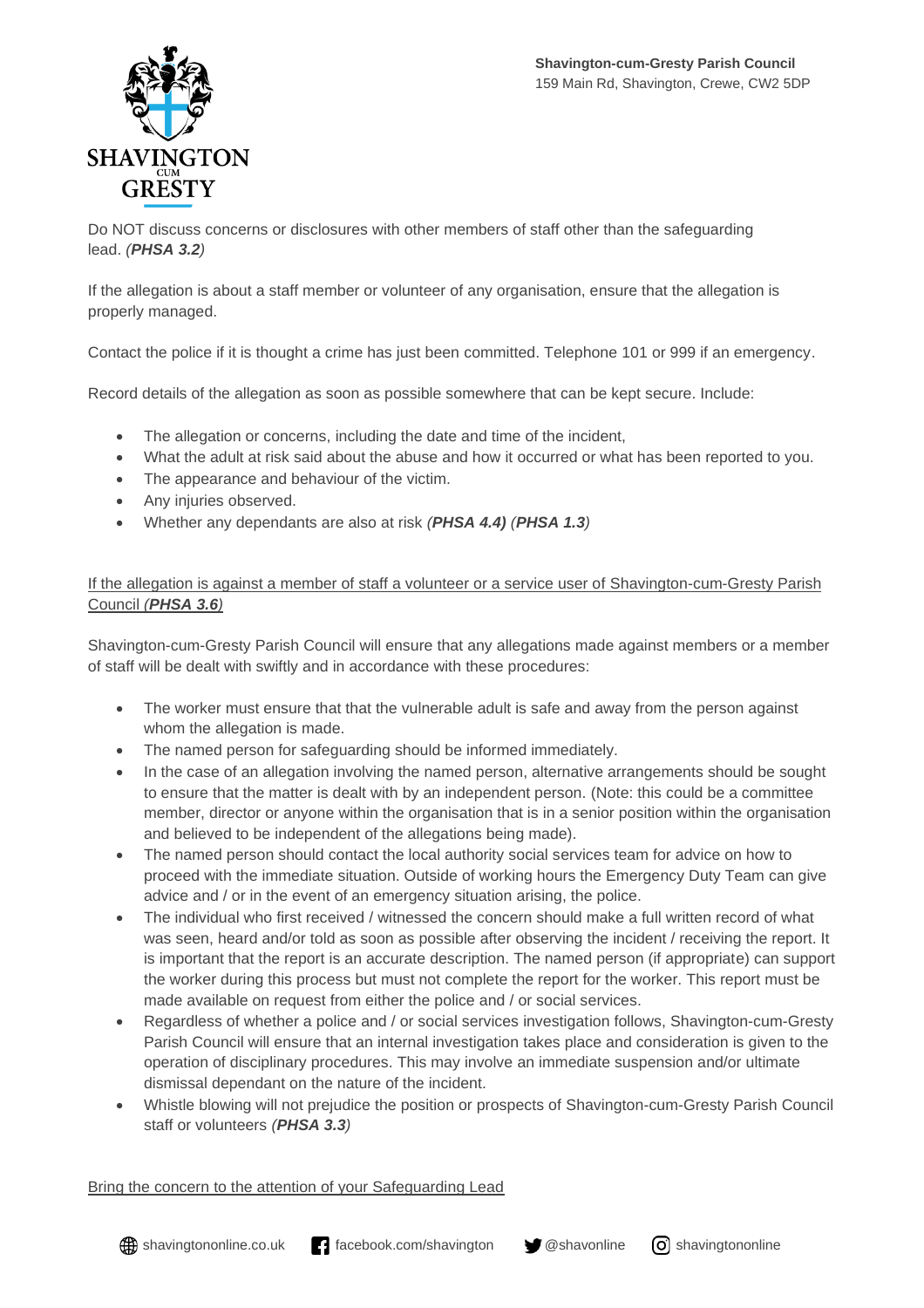

It is the responsibility of the Safeguarding Lead to:

- Decide without delay on the most appropriate course of action once the allegation or suspicion of abuse has been raised.
- Deal with any immediate needs:
	- o Ensure that the victim of the alleged abuse is safe
	- o Ensure that any necessary emergency medical treatment is arranged
	- o Ensure that no forensic evidence is lost
	- $\circ$  If the alleged perpetrator is also an adult at risk, ensure that another member of staff / manager is allocated to attend to their needs and ensure that other service users are not put at risk.
- Clarify the facts stated by the member of staff but do NOT in any circumstances discuss the allegation of abuse with the alleged perpetrator or, if possible, the victim.
- Check that the circumstances fall within the safeguarding adult's procedure i.e. meeting the definition of abuse as defined in this Policy and Procedure.
- Address issues of consent and confidentiality, taking care to not promise confidentiality
- A formal referral must be made on the same day as the alert is raised when:
	- o A crime has been, could have been, or yet could be committed.
	- o There is a suspicion that an abuse has taken place.
	- o The allegation involves a child
	- o The alleged perpetrator is themselves an adult at risk.
	- o They are unsure if abuse has taken place
- Where a decision is made NOT to refer, the alert must be recorded, with the reasons for the decision not to refer.
- All incidents, allegations of abuse and complaints must be recorded, monitored and available for internal and external audit. *(PHSA 2.1, 2.2)*

## **The Referral Stage**

This involves bringing the concern regarding alleged abuse or potential abuse formally to the attention of the following authorities as appropriate:

- All referrals should be made to: **Cheshire East Adult Social Care**. The following number should be called **0300 123 5010** or **0300 123 5500**
- The police if you think a crime may have been committed Telephone **101** and specify it is a safeguarding issue (**999** in an emergency).
- If a child is also at risk contact **Cheshire East Children's Services**. The following number should be called **0300 123 5012** or **0300 123 5500**
- Outside normal office hours, or on weekends or Bank Holidays, contact should be made for children's and adults on the **out of hours** number **0300 123 5022** or **0300 123 5500**

The person making the referral should ideally have the following information available; however, the lack of any of this information should not delay the referral:

The name of the adult

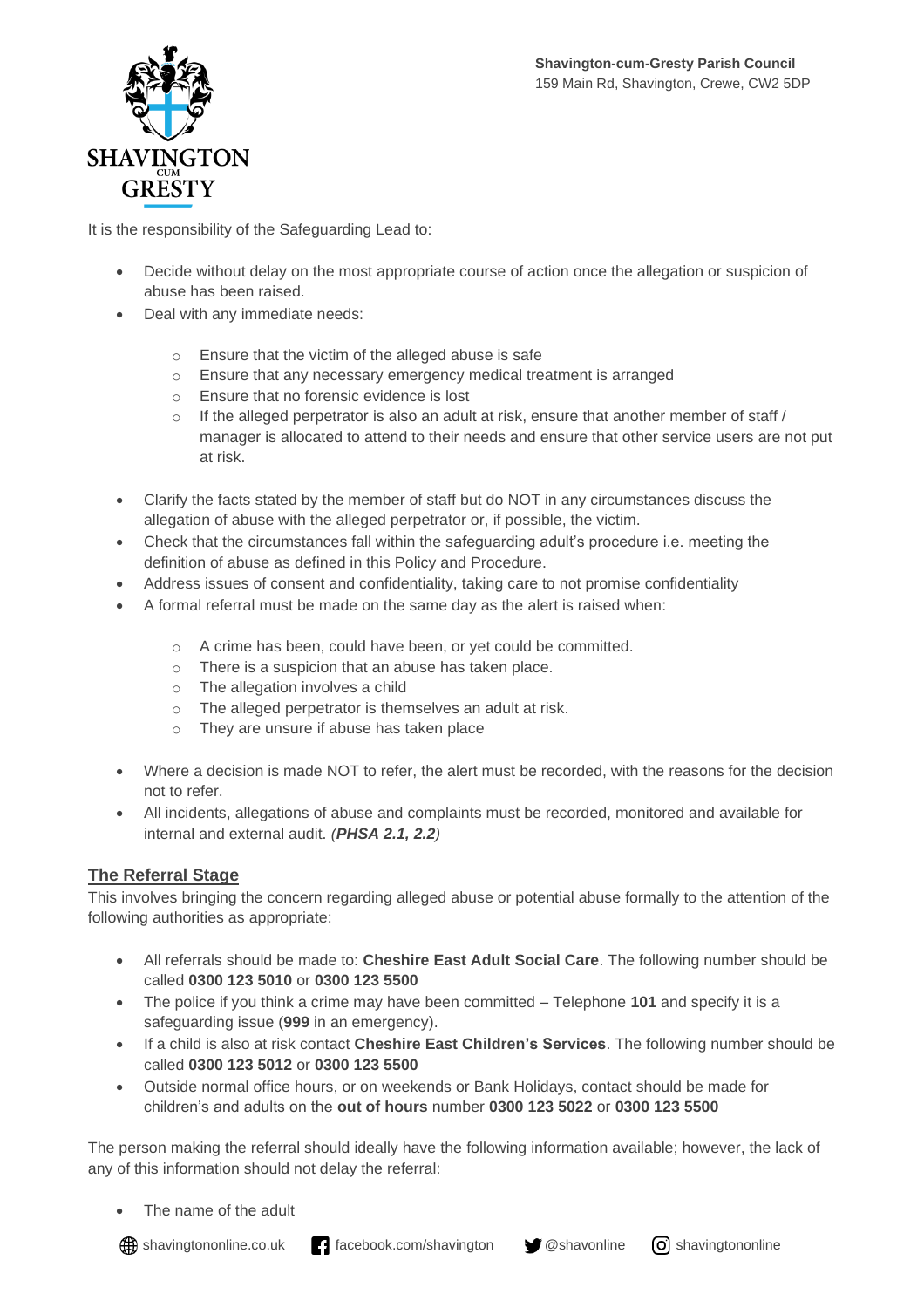

- Date of birth and age
- Address and telephone number
- Why the adult is considered to be at risk
- Whether consent has been obtained for the referral, and if not the reasons e.g. the adult lacks mental capacity or there is an over-riding public interest (e.g. where other adults or children are at risk)
- What the person involved has said they want to happen next (the referral needs to be made, with details of those involved even if the person has not given consent, but this needs to be included in the information given)
- Whether there are any concerns or doubts about the mental capacity of the adult at risk
- Whether the police are aware of the allegation, and whether a police investigation is underway
- If possible, use the Cheshire East Safeguarding referral form (Appendix 2)

### **What happens next?**

The designated lead should receive acknowledgement or the referral from the relevant agency, and be given feedback about what happens next. This will not always be appropriate to pass on to the person completing the first account report.